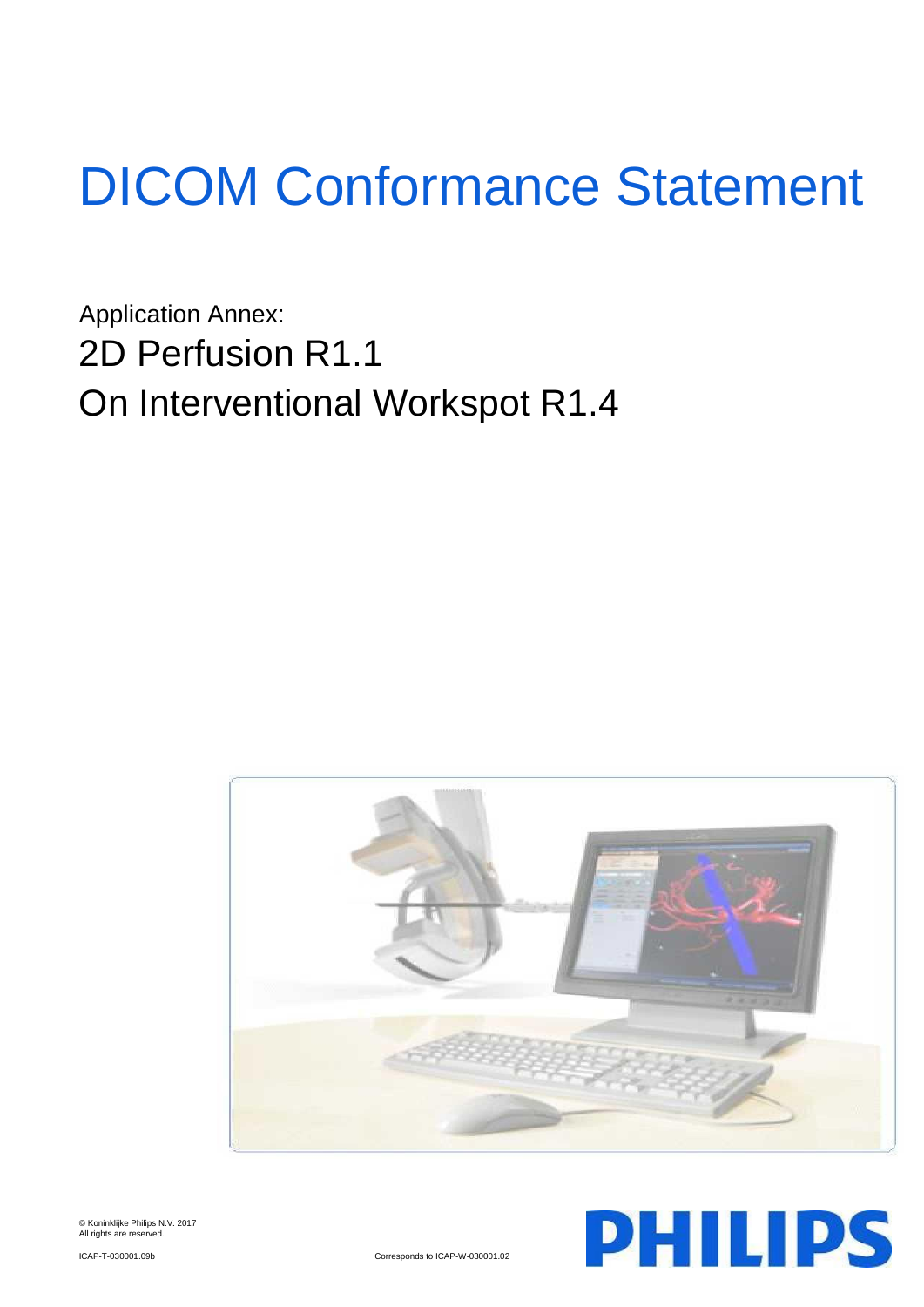**Issued by:** Philips Medical Systems Nederland BV, a Philips Healthcare company,

P.O. Box 10.000 5680 DA Best The Netherlands

Email: [dicom@philips.com](mailto:dicom@philips.com) Internet[: http://www.healthcare.philips.com/connectivity](http://www.healthcare.philips.com/connectivity)

Document Number: ICAP-PF.0020398 Date: 10-Jan-2017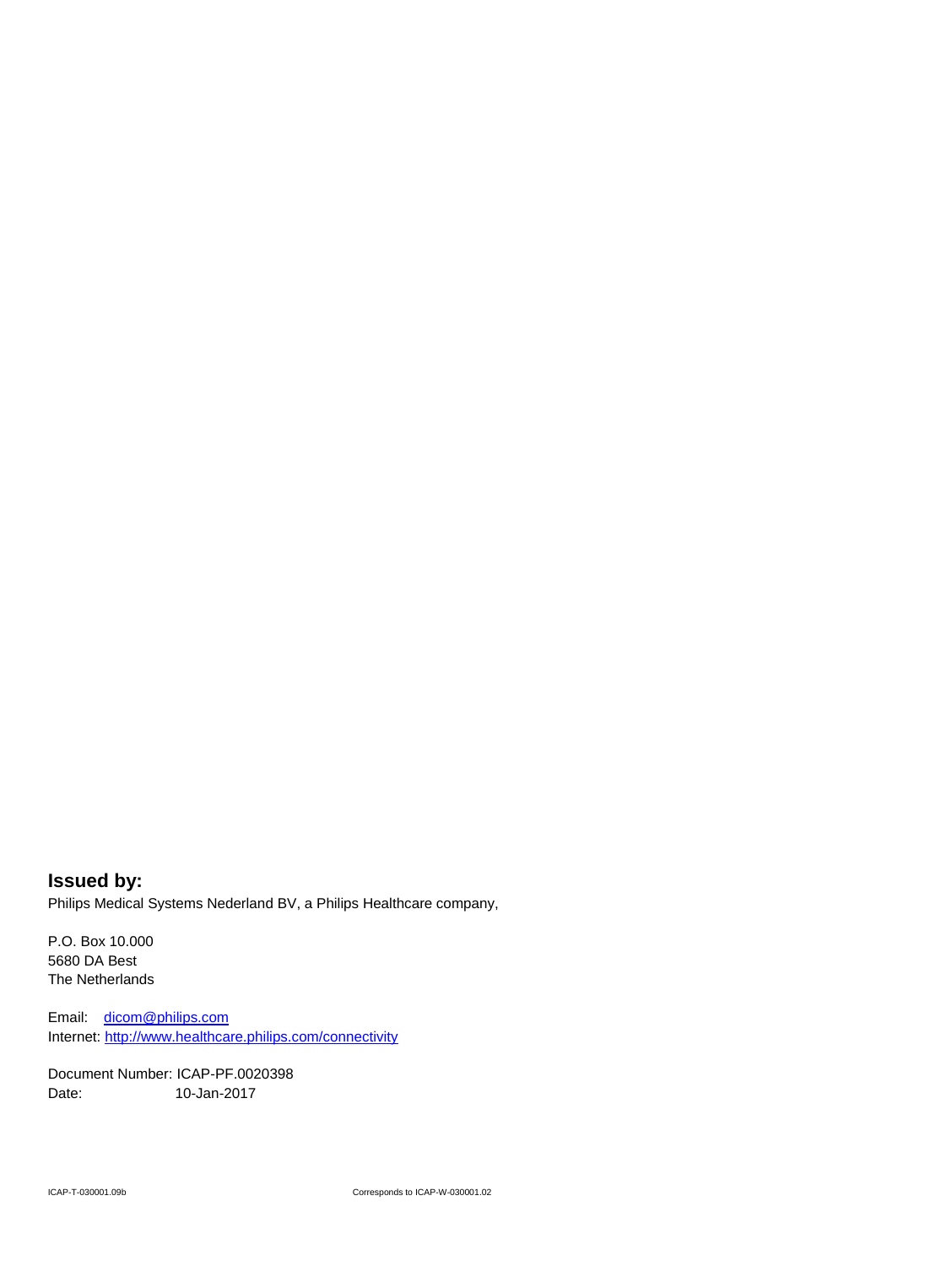# **Table of Contents**

| 2.1.2.2. |  |
|----------|--|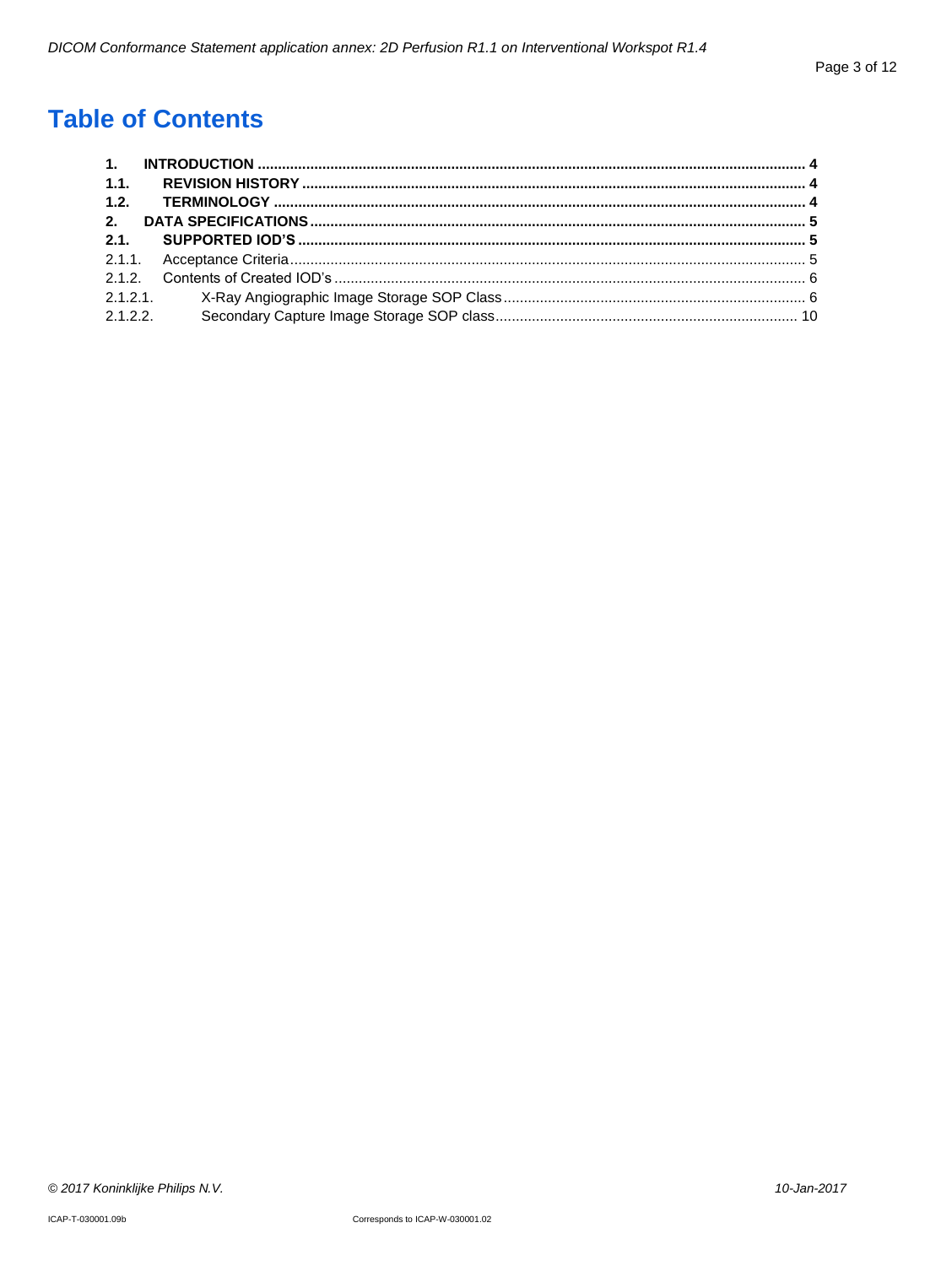# <span id="page-3-0"></span>**1. Introduction**

This DICOM Conformance Statement annex is applicable to 2D Perfusion R1.1 Application, later referred to as 2D Perfusion Application. In general the 2D Perfusion Application is the user environment for viewing and analyzing XA and SC images. 2D Perfusion imaging is designed to give clinicians deeper insight into tissue perfusion during endovascular, neurology, and oncology interventions. It can assist while trying to restore vessel patency, to overcome ischemia and compromised organ function, or while embolizing tumors. It helps clinicians to identify the severity of a patient's condition before the intervention and verify the effect and completeness of treatment immediately afterwards.

# <span id="page-3-1"></span>**1.1. Revision History**

The revision history below provides dates and differences among individual document versions.

#### **Table 1: Revision History**

| <b>Document Version</b> | Date of Issue | <b>Status</b> | <b>Description</b>                                                                                |
|-------------------------|---------------|---------------|---------------------------------------------------------------------------------------------------|
| 00                      | 01-Mar-2016   | Authorized    | Initial Version for 2D Perfusion R1.1 on Interventional Workspot R1.4.x where x is 0 or<br>higher |
| 01                      | 17-Nov-2016   | Authorized    | <b>Editorial changes</b>                                                                          |
| 02                      | 10-Jan-2017   | Authorized    | Updated value for Manufacturer (0008,0070) from "Philips Medical Systems" to<br>"Philips".        |

## <span id="page-3-2"></span>**1.2. Terminology**

| Digital Imaging and Communications in Medicine |
|------------------------------------------------|
| Information Object Definition                  |
| Unique Identifier                              |
| Value Representation                           |
| X-Ray Angiography                              |
| Secondary Capture                              |
|                                                |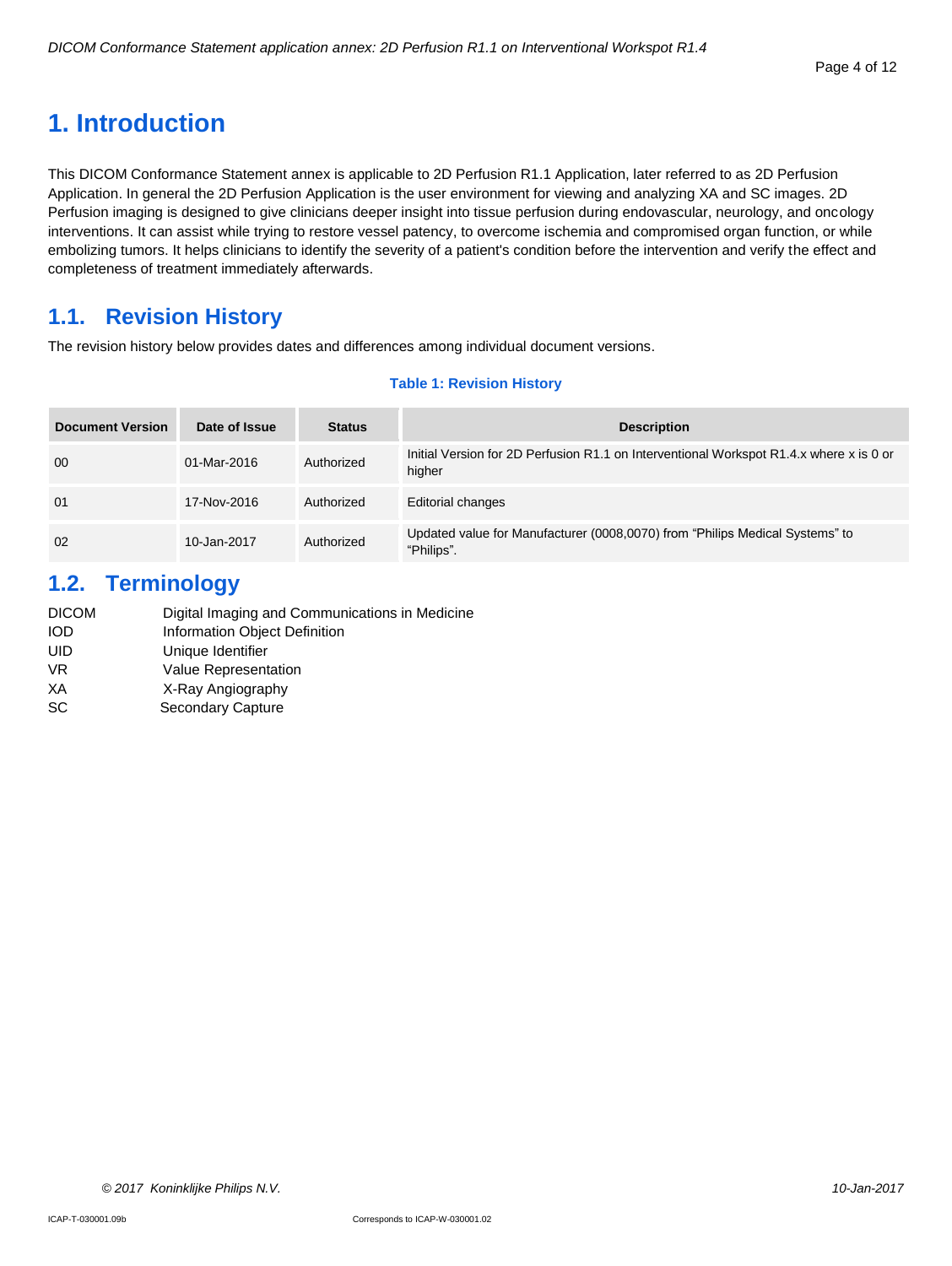# <span id="page-4-0"></span>**2. Data Specifications**

# <span id="page-4-1"></span>**2.1. Supported IOD's**

This section specifies each IOD accepted and / or created by 2D Perfusion Application.

- ACCEPTED The applicable IOD is accepted for storage in the repository of the hosting platform and supported for import 2D Perfusion Application or viewing and analysis.
- CREATED The 2D Perfusion Application supports generation of derived data by using the applicable IOD and is able to store this data in the repository of the hosting platform.

#### **Table 2: Supported IOD's**

| <b>IOD</b>                                 | <b>Support</b>               |                 |                |
|--------------------------------------------|------------------------------|-----------------|----------------|
| <b>Name</b>                                | <b>UID</b>                   | <b>ACCEPTED</b> | <b>CREATED</b> |
| X-Ray Angiographic Image Storage SOP Class | 1.2.840.10008.5.1.4.1.1.12.1 | Yes             | Yes            |
| Secondary Capture Image Storage SOP Class  | 1.2.840.10008.5.1.4.1.1.7    | No              | Yes            |

## <span id="page-4-2"></span>**2.1.1. Acceptance Criteria**

This section specifies the acceptance criteria applied by 2D Perfusion Application to which a dataset should adhere before it can be imported into the application. This can be criteria on the highest level (e.g. data from a certain manufacturer or system model) or certain DICOM attributes mandatory to be present into the dataset holding a specific value. In case one or more Philips private attributes are required, then a list of supported Philips system models will be mentioned.

#### **Table 3: Accepted system models.**

| <b>Manufacturer</b> | <b>Modality</b> | <b>System Model Name(s)</b> |
|---------------------|-----------------|-----------------------------|
| Not applicable      | Not applicable  | Not applicable              |

#### **Table 4: Accepted transfer syntaxes per IOD**

| <b>IOD</b>                                    |                              | <b>Transfer Syntax</b>                                                                                                                                                                                                                                                                                         |                                                                                                                                                                                                                          |  |
|-----------------------------------------------|------------------------------|----------------------------------------------------------------------------------------------------------------------------------------------------------------------------------------------------------------------------------------------------------------------------------------------------------------|--------------------------------------------------------------------------------------------------------------------------------------------------------------------------------------------------------------------------|--|
| <b>Name</b>                                   | <b>UID</b>                   | <b>Name</b>                                                                                                                                                                                                                                                                                                    | <b>UID</b>                                                                                                                                                                                                               |  |
| X-Ray Angiographic Image Storage SOP<br>Class | 1.2.840.10008.5.1.4.1.1.12.1 | Implicit VR Little Endian<br>Explicit VR Big Endian<br>Explicit VR Little Endian<br>JPEG 2000 Image Compression<br>JPEG 2000 Image Compression<br>(Lossless Only)<br>JPEG Baseline (Process 1)<br>JPEG Extended (Process 2 & 4)<br>JPEG Lossless, Non-Hierarchical,<br>FOP (Process 14)<br><b>RLE Lossless</b> | 1.2.840.10008.1.2<br>1.2.840.10008.1.2.2<br>1.2.840.10008.1.2.1<br>1.2.840.10008.1.2.4.91<br>1.2.840.10008.1.2.4.90<br>1.2.840.10008.1.2.4.50<br>1.2.840.10008.1.2.4.51<br>1.2.840.10008.1.2.4.70<br>1.2.840.10008.1.2.5 |  |

#### **Table 5: Accepted attribute values**

| <b>Attribute Name</b> | <b>Attribute Number</b> | Values / Comments |
|-----------------------|-------------------------|-------------------|
| Not applicable        | Not applicable          | Not applicable    |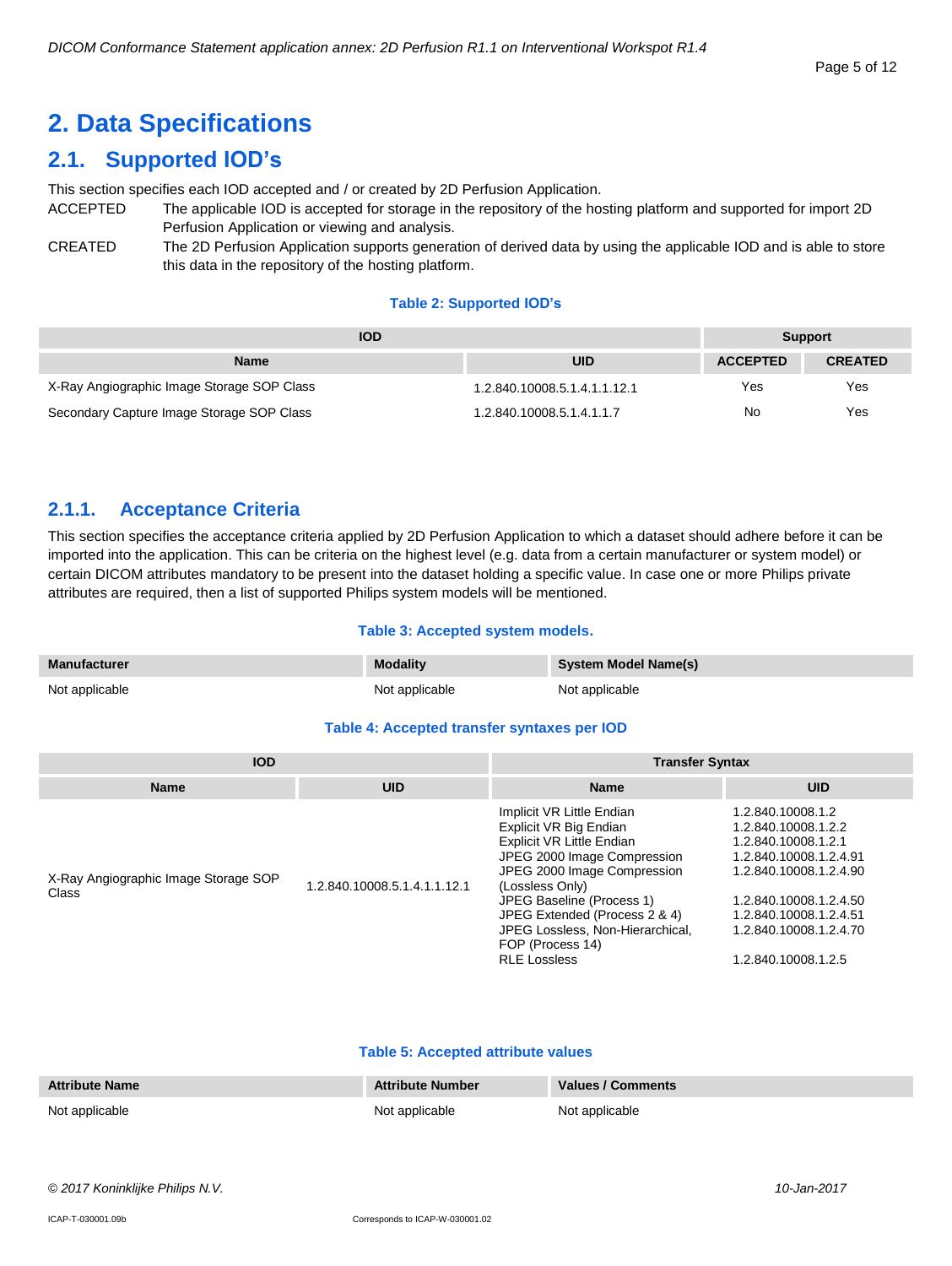## <span id="page-5-0"></span>**2.1.2. Contents of Created IOD's**

This section specifies in detail the attribute contents of created data objects. Attributes are grouped together by its corresponding module as specified by DICOM standard. Philips private attributes are excluded for specification.

Abbreviations used in the Module table for the column "Presence of Value" are:

- ALWAYS The attribute is always present with a value
- EMPTY The attribute is always present without any value (attribute sent zero length)
- VNAP The attribute is always present and its Value is Not Always Present (attribute sent zero length if no value is present)
- ANAP The attribute is present under specified condition if present then it will always have a value

The abbreviations used in the Module table for the column "Source" are:

AUTO The attribute value is generated automatically CONFIG The attribute value source is a configurable parameter COPY The attribute value source is another SOP instance FIXED The attribute value is hard-coded in the application IMPLICIT The attribute value source is a user-implicit setting MPPS The attribute value is the same as that use for Modality Performed Procedure Step MWL The attribute value source is a Modality Worklist USER The attribute value source is explicit user input

#### <span id="page-5-1"></span>**2.1.2.1. X-Ray Angiographic Image Storage SOP Class**

#### **Table 6: IOD of Created X-Ray Angiographic Image Storage Instances**

| <b>Information Entity</b> | <b>Module</b>                         | <b>Presence Of Module</b> |
|---------------------------|---------------------------------------|---------------------------|
| Patient                   | <b>Patient Module</b>                 | <b>ALWAYS</b>             |
| Study                     | <b>General Study Module</b>           | <b>ALWAYS</b>             |
| Series                    | <b>General Series Module</b>          | <b>ALWAYS</b>             |
| Equipment                 | General Equipment Module              | <b>ALWAYS</b>             |
| Image                     | General Image Module                  | <b>ALWAYS</b>             |
|                           | Image Pixel Module                    | <b>ALWAYS</b>             |
|                           | Cine Module                           | <b>ALWAYS</b>             |
|                           | Multi-Frame Module                    | <b>ALWAYS</b>             |
|                           | <b>Display Shutter Module</b>         | <b>ALWAYS</b>             |
|                           | X-Ray Image Module                    | <b>ALWAYS</b>             |
|                           | X-Ray Acquisition Module              | <b>ALWAYS</b>             |
|                           | X-Ray Table Module                    | <b>ALWAYS</b>             |
|                           | <b>XA Positioner Module</b>           | <b>ALWAYS</b>             |
|                           | DX Detector Module                    | <b>ALWAYS</b>             |
|                           | VOI LUT Module                        | <b>ALWAYS</b>             |
|                           | SOP Common Module                     | <b>ALWAYS</b>             |
|                           | Extended DICOM and private attributes | <b>OPTIONAL</b>           |

#### **Table 7: Patient Module**

| <b>Attribute Name</b> | Tag       | <b>VR</b> | Value | <b>Presence of Value</b> | <b>Source</b> | <b>Comment</b> |
|-----------------------|-----------|-----------|-------|--------------------------|---------------|----------------|
| Patient's Name        | 0010,0010 | <b>PN</b> |       | <b>VNAP</b>              |               |                |
| Patient ID            | 0010.0020 | LO        |       | <b>VNAP</b>              |               |                |
| Patient's Birth Date  | 0010,0030 | DA        |       | <b>VNAP</b>              |               |                |
| Patient's Sex         | 0010,0040 | СS        |       | <b>VNAP</b>              |               |                |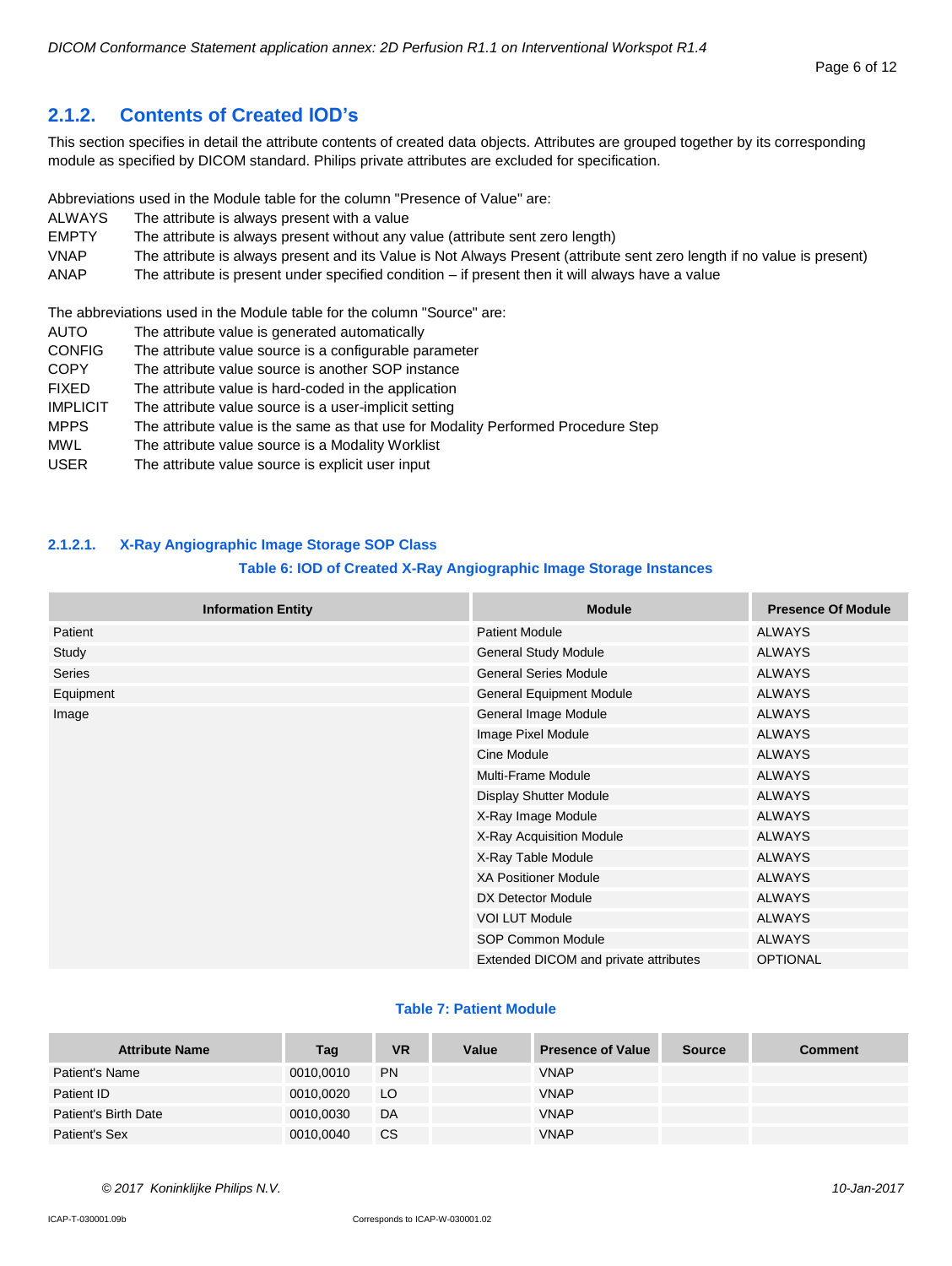#### **Table 8: General Study Module**

| <b>Attribute Name</b>      | Tag       | <b>VR</b> | Value | <b>Presence of Value</b> | <b>Source</b> | <b>Comment</b> |
|----------------------------|-----------|-----------|-------|--------------------------|---------------|----------------|
| <b>Study Date</b>          | 0008,0020 | DA        |       | <b>VNAP</b>              |               |                |
| Study Time                 | 0008,0030 | <b>TM</b> |       | <b>VNAP</b>              |               |                |
| <b>Accession Number</b>    | 0008.0050 | <b>SH</b> |       | <b>VNAP</b>              |               |                |
| Referring Physician's Name | 0008,0090 | <b>PN</b> |       | <b>VNAP</b>              |               |                |
| Study Instance UID         | 0020.000D | UI        |       | <b>ALWAYS</b>            |               |                |
| Study ID                   | 0020,0010 | <b>SH</b> |       | <b>VNAP</b>              |               |                |

#### **Table 9: General Series Module**

| <b>Attribute Name</b>               | Tag       | <b>VR</b> | Value | <b>Presence of Value</b> | <b>Source</b> | <b>Comment</b> |
|-------------------------------------|-----------|-----------|-------|--------------------------|---------------|----------------|
| Series Date                         | 0008,0021 | DA        |       | <b>ANAP</b>              |               |                |
| Series Time                         | 0008,0031 | <b>TM</b> |       | <b>ANAP</b>              |               |                |
| Modality                            | 0008,0060 | <b>CS</b> |       | <b>ALWAYS</b>            |               |                |
| <b>Series Description</b>           | 0008,103E | LO        |       | <b>ANAP</b>              |               |                |
| Performing Physician's Name         | 0008,1050 | <b>PN</b> |       | <b>ANAP</b>              |               |                |
| <b>Related Series Sequence</b>      | 0008,1250 | SQ        |       | <b>ANAP</b>              |               |                |
| >Study Instance UID                 | 0020,000D | UI        |       | <b>ALWAYS</b>            |               |                |
| >Series Instance UID                | 0020,000E | UI        |       | <b>ALWAYS</b>            |               |                |
| >Purpose of Reference Code Sequence | 0040,A170 | SQ        |       | <b>VNAP</b>              |               |                |
| Series Instance UID                 | 0020,000E | UI        |       | <b>ALWAYS</b>            |               |                |
| Series Number                       | 0020,0011 | <b>IS</b> |       | <b>VNAP</b>              |               |                |
| Performed Procedure Step Start Date | 0040,0244 | <b>DA</b> |       | <b>ANAP</b>              |               |                |
| Performed Procedure Step Start Time | 0040,0245 | <b>TM</b> |       | <b>ANAP</b>              |               |                |
| Performed Procedure Step ID         | 0040,0253 | <b>SH</b> |       | <b>ANAP</b>              |               |                |

#### **Table 10: General Equipment Module**

| <b>Attribute Name</b>     | Tag       | <b>VR</b> | Value                      | <b>Presence of Value</b> | <b>Source</b> | <b>Comment</b>                                          |
|---------------------------|-----------|-----------|----------------------------|--------------------------|---------------|---------------------------------------------------------|
| Manufacturer              | 0008,0070 | LO.       | <b>Philips</b>             | <b>ALWAYS</b>            | <b>FIXED</b>  |                                                         |
| <b>Institution Name</b>   | 0008,0080 | LO        |                            | <b>VNAP</b>              | <b>AUTO</b>   |                                                         |
| Manufacturer's Model Name | 0008,1090 | LO.       | Interventional<br>Workspot | <b>ALWAYS</b>            | <b>CONFIG</b> |                                                         |
| Device Serial Number      | 0018,1000 |           |                            | ANAP                     |               |                                                         |
| Software Versions         | 0018.1020 | LO.       | 1.4.x                      | <b>ALWAYS</b>            | <b>CONFIG</b> | where "x" is the<br>detailed application<br>SW version. |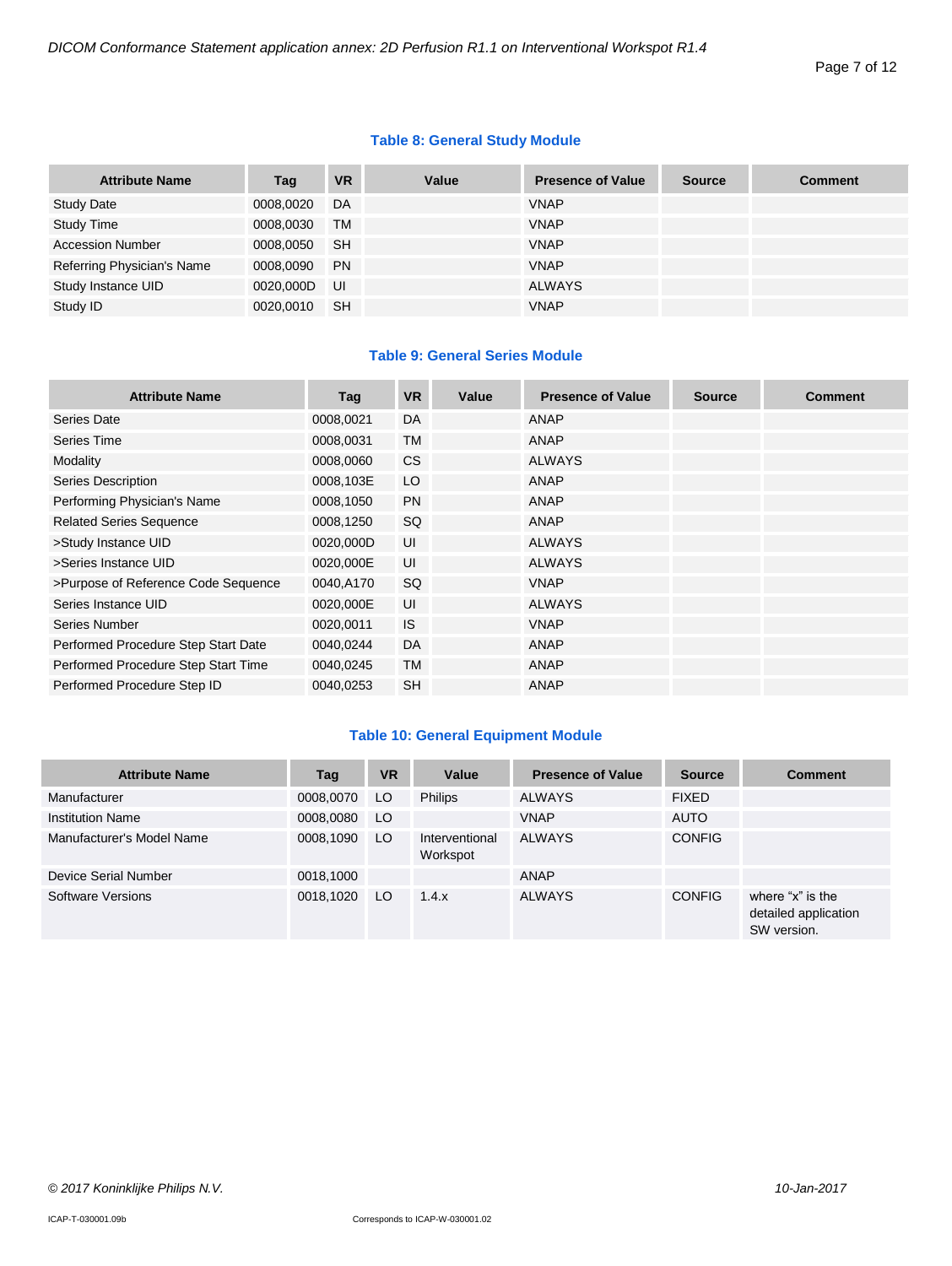| <b>Attribute Name</b>       | Tag       | <b>VR</b> | Value | <b>Presence of Value</b> | <b>Source</b> | <b>Comment</b> |
|-----------------------------|-----------|-----------|-------|--------------------------|---------------|----------------|
| Image Type                  | 0008,0008 | <b>CS</b> |       | <b>ANAP</b>              |               |                |
| <b>Acquisition Date</b>     | 0008,0022 | DA        |       | <b>ANAP</b>              |               |                |
| <b>Content Date</b>         | 0008,0023 | DA        |       | <b>VNAP</b>              |               |                |
| <b>Acquisition Time</b>     | 0008,0032 | <b>TM</b> |       | ANAP                     |               |                |
| <b>Content Time</b>         | 0008,0033 | <b>TM</b> |       | <b>VNAP</b>              |               |                |
| <b>Instance Number</b>      | 0020,0013 | <b>IS</b> |       | <b>VNAP</b>              |               |                |
| <b>Patient Orientation</b>  | 0020,0020 | CS        |       | ANAP                     |               |                |
| Lossy Image Compression     | 0028,2110 | <b>CS</b> |       | ANAP                     |               |                |
| Icon Image Sequence         | 0088,0200 | SQ        |       | ANAP                     |               |                |
| >Samples per Pixel          | 0028,0002 | <b>US</b> |       | <b>ALWAYS</b>            |               |                |
| >Photometric Interpretation | 0028,0004 | <b>CS</b> |       | <b>ALWAYS</b>            |               |                |
| >Rows                       | 0028,0010 | US        |       | <b>ALWAYS</b>            |               |                |
| >Columns                    | 0028,0011 | <b>US</b> |       | <b>ALWAYS</b>            |               |                |
| >Bits Allocated             | 0028,0100 | US        |       | <b>ALWAYS</b>            |               |                |
| >Bits Stored                | 0028,0101 | US.       |       | <b>ALWAYS</b>            |               |                |
| >High Bit                   | 0028,0102 | <b>US</b> |       | <b>ALWAYS</b>            |               |                |
| >Pixel Representation       | 0028,0103 | <b>US</b> |       | <b>ALWAYS</b>            |               |                |
| >Pixel Data                 | 7FE0,0010 | OW/OB     |       | <b>ANAP</b>              |               |                |

#### **Table 11: General Image Module**

#### **Table 12: Image Pixel Module**

| <b>Attribute Name</b>       | Tag       | <b>VR</b> | Value | <b>Presence of Value</b> | <b>Source</b> | <b>Comment</b> |
|-----------------------------|-----------|-----------|-------|--------------------------|---------------|----------------|
| Samples per Pixel           | 0028,0002 | US.       |       | <b>ALWAYS</b>            |               |                |
| Photometric Interpretation  | 0028,0004 | CS.       |       | ALWAYS                   |               |                |
| <b>Rows</b>                 | 0028,0010 | US.       |       | <b>ALWAYS</b>            |               |                |
| Columns                     | 0028,0011 | US.       |       | ALWAYS                   |               |                |
| <b>Bits Allocated</b>       | 0028,0100 | US.       |       | <b>ALWAYS</b>            |               |                |
| <b>Bits Stored</b>          | 0028,0101 | US.       |       | <b>ALWAYS</b>            |               |                |
| High Bit                    | 0028,0102 | US.       |       | ALWAYS                   |               |                |
| <b>Pixel Representation</b> | 0028,0103 | US.       |       | <b>ALWAYS</b>            |               |                |
| Pixel Data                  | 7FE0.0010 | OB/OW     |       | <b>VNAP</b>              |               |                |

## **Table 13: Cine Module**

| <b>Attribute Name</b> | Tag       | <b>VR</b>   | Value | <b>Presence of Value</b> | <b>Source</b> | <b>Comment</b> |
|-----------------------|-----------|-------------|-------|--------------------------|---------------|----------------|
| Cine Rate             | 0018.0040 | <b>I</b> IS |       | <b>ANAP</b>              |               |                |
| Frame Time            | 0018,1063 | <b>DS</b>   |       | <b>ALWAYS</b>            |               |                |

#### **Table 14: Multi-Frame Module**

| <b>Attribute Name</b>   | Taq       | <b>VR</b>  | Value | <b>Presence of Value</b> | <b>Source</b> | <b>Comment</b> |
|-------------------------|-----------|------------|-------|--------------------------|---------------|----------------|
| Number of Frames        | 0028,0008 | <b>I</b> S |       | <b>ALWAYS</b>            |               |                |
| Frame Increment Pointer | 0028.0009 | AT         |       | <b>ALWAYS</b>            |               |                |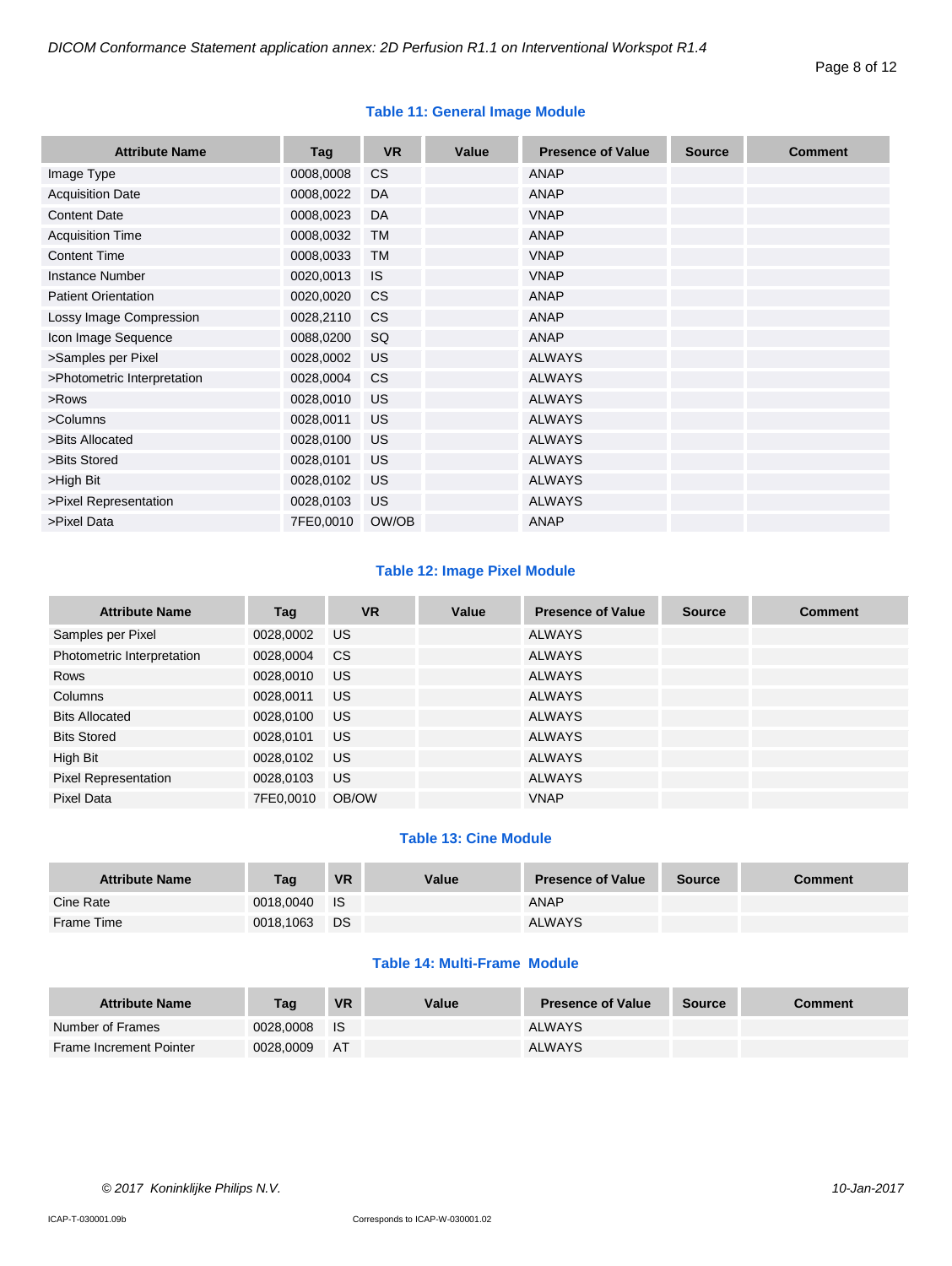#### **Table 15: Display Shutter Module**

| <b>Attribute Name</b>              | Tag       | <b>VR</b>   | Value | <b>Presence of Value</b> | <b>Source</b> | <b>Comment</b> |
|------------------------------------|-----------|-------------|-------|--------------------------|---------------|----------------|
| <b>Shutter Shape</b>               | 0018,1600 | <b>CS</b>   |       | <b>ALWAYS</b>            |               |                |
| <b>Shutter Left Vertical Edge</b>  | 0018,1602 | <b>IS</b>   |       | ALWAYS                   |               |                |
| <b>Shutter Right Vertical Edge</b> | 0018.1604 | <b>IS</b>   |       | ALWAYS                   |               |                |
| Shutter Upper Horizontal Edge      | 0018,1606 | <b>I</b> IS |       | ALWAYS                   |               |                |
| Shutter Lower Horizontal Edge      | 0018,1608 | ⊟ IS        |       | <b>ALWAYS</b>            |               |                |

#### **Table 16: X-Ray Image Module**

| <b>Attribute Name</b>               | Tag       | <b>VR</b>     | Value | <b>Presence of Value</b> | <b>Source</b> | <b>Comment</b> |
|-------------------------------------|-----------|---------------|-------|--------------------------|---------------|----------------|
| Image Type                          | 0008,0008 | <b>CS</b>     |       | <b>ALWAYS</b>            |               |                |
| Samples per Pixel                   | 0028,0002 | US.           |       | <b>ALWAYS</b>            |               |                |
| Photometric Interpretation          | 0028,0004 | <b>CS</b>     |       | <b>ALWAYS</b>            |               |                |
| Frame Increment Pointer             | 0028.0009 | AT            |       | <b>ALWAYS</b>            |               |                |
| <b>Bits Allocated</b>               | 0028.0100 | <b>US</b>     |       | <b>ALWAYS</b>            |               |                |
| <b>Bits Stored</b>                  | 0028.0101 | US.           |       | <b>ALWAYS</b>            |               |                |
| High Bit                            | 0028,0102 | US.           |       | <b>ALWAYS</b>            |               |                |
| <b>Pixel Representation</b>         | 0028,0103 | US.           |       | <b>ALWAYS</b>            |               |                |
| <b>Pixel Intensity Relationship</b> | 0028,1040 | <sub>CS</sub> |       | <b>ALWAYS</b>            |               |                |
| Lossy Image Compression             | 0028.2110 | <sub>CS</sub> |       | <b>ALWAYS</b>            |               |                |

#### **Table 17: X-Ray Acquisition Module**

| <b>Attribute Name</b>    | Tag          | <b>VR</b> | Value | <b>Presence of Value</b> | <b>Source</b> | <b>Comment</b> |
|--------------------------|--------------|-----------|-------|--------------------------|---------------|----------------|
| <b>KVP</b>               | 0018,0060    | DS        |       | <b>VNAP</b>              |               |                |
| Exposure Time            | 0018,1150 IS |           |       | <b>VNAP</b>              |               |                |
| <b>Radiation Setting</b> | 0018,1155 CS |           |       | ALWAYS                   |               |                |
| Imager Pixel Spacing     | 0018,1164    | DS        |       | ANAP                     |               |                |
| Pixel Spacing            | 0028,0030    | DS        |       | <b>ALWAYS</b>            |               |                |

#### **Table 18: X-Ray Table Module**

| <b>Attribute Name</b> | Tag       | <b>VR</b> | Value | <b>Presence of Value</b> | <b>Source</b> | <b>Comment</b> |
|-----------------------|-----------|-----------|-------|--------------------------|---------------|----------------|
| Table Motion          | 0018.1134 | <b>DS</b> |       | <b>VNAP</b>              |               |                |
| Table Angle           | 0018,1138 | DS        |       | ANAP                     |               |                |

#### **Table 19: XA Positioner Module**

| <b>Attribute Name</b>                        | Tag       | <b>VR</b>     | Value | <b>Presence of Value</b> | <b>Source</b> | <b>Comment</b> |
|----------------------------------------------|-----------|---------------|-------|--------------------------|---------------|----------------|
| Distance Source to Patient                   | 0018.1111 | DS            |       | <b>ANAP</b>              |               |                |
| Distance Source to Patient                   | 0018.1111 | DS.           |       | <b>ANAP</b>              |               |                |
| <b>Positioner Motion</b>                     | 0018,1500 | <sub>CS</sub> |       | <b>VNAP</b>              |               |                |
| <b>Positioner Primary Angle</b>              | 0018.1510 | DS            |       | <b>VNAP</b>              |               |                |
| Positioner Secondary Angle                   | 0018.1511 | <b>DS</b>     |       | <b>VNAP</b>              |               |                |
| <b>Positioner Primary Angle</b><br>Increment | 0018.1520 | <b>DS</b>     |       | <b>VNAP</b>              |               |                |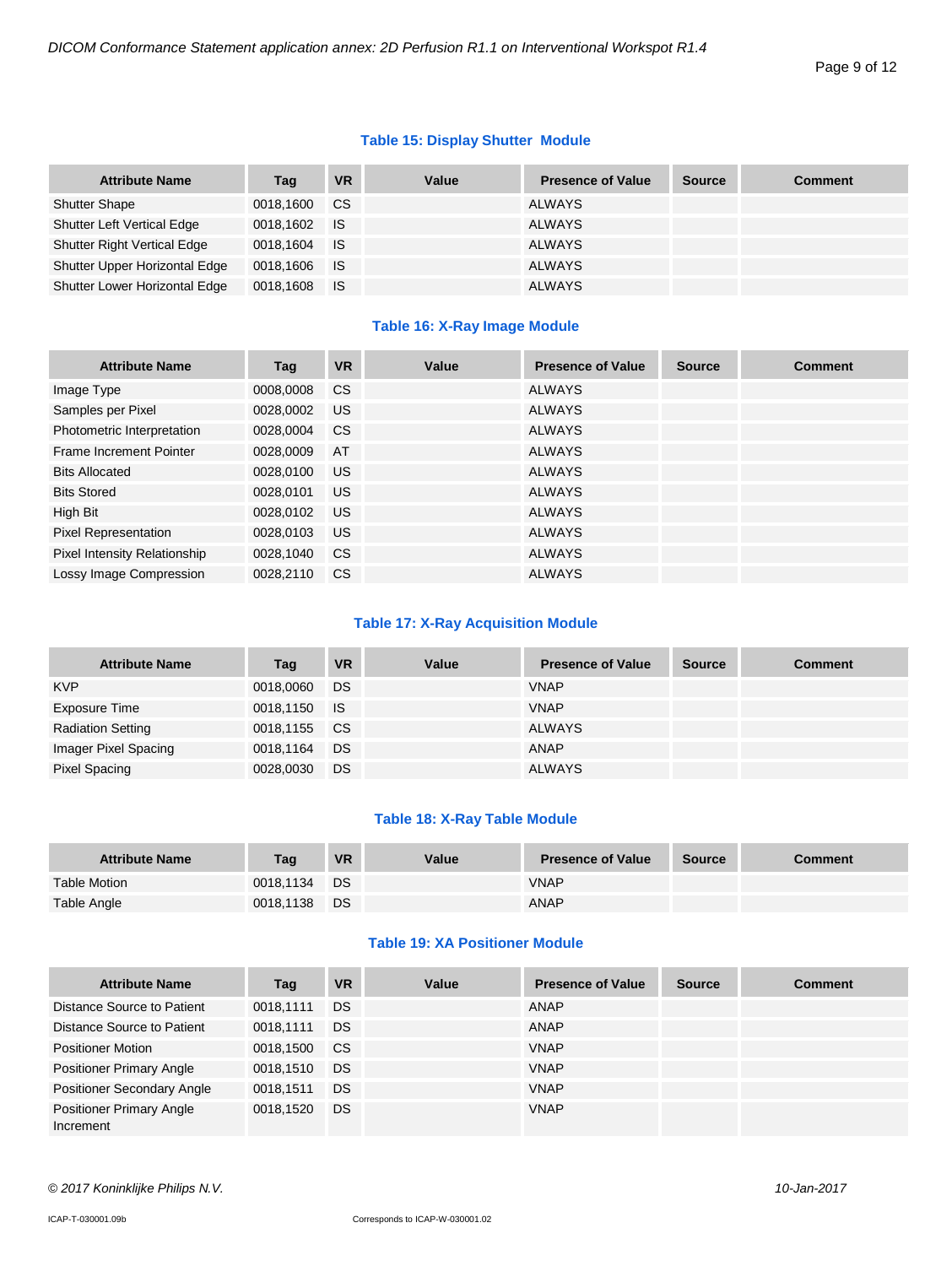#### Page 10 of 12

| <b>Positioner Secondary Angle</b> | 0018,1521 DS | <b>VNAP</b> |  |
|-----------------------------------|--------------|-------------|--|
| Increment                         |              |             |  |

#### **Table 20: DX Detector Module**

| <b>Attribute Name</b> | Taq       | <b>VR</b> | Value | <b>Presence of Value</b> | <b>Source</b> | <b>Comment</b> |
|-----------------------|-----------|-----------|-------|--------------------------|---------------|----------------|
| Imager Pixel Spacing  | 0018.1164 | DS        |       | <b>ALWAYS</b>            |               |                |
| Pixel Spacing         | 0028,0030 | <b>DS</b> |       | <b>ALWAYS</b>            |               |                |

#### **Table 21: VOI LUT Module**

| <b>Attribute Name</b> | Tag       | <b>VR</b> | Value | <b>Presence of Value</b> | <b>Source</b> | <b>Comment</b> |
|-----------------------|-----------|-----------|-------|--------------------------|---------------|----------------|
| <b>Window Center</b>  | 0028.1050 | <b>DS</b> |       | <b>ALWAYS</b>            |               |                |
| Window Width          | 0028.1051 | DS.       |       | <b>ALWAYS</b>            |               |                |

#### **Table 22: SOP Common Module**

| <b>Attribute Name</b>  | Tag       | <b>VR</b> | Value                            | <b>Presence of Value</b> | <b>Source</b> | <b>Comment</b> |
|------------------------|-----------|-----------|----------------------------------|--------------------------|---------------|----------------|
| Instance Creation Date | 0008.0012 | DA        |                                  | ANAP                     |               |                |
| Instance Creation Time | 0008,0013 | <b>TM</b> |                                  | ANAP                     |               |                |
| SOP Class UID          | 0008.0016 | UI        | 1.2.840.10008.5.1.4.1.1.<br>12.1 | ALWAYS                   |               |                |
| SOP Instance UID       | 0008,0018 | UI        |                                  | ALWAYS                   |               |                |
| Instance Number        | 0020,0013 | <b>IS</b> |                                  | ANAP                     |               |                |

#### **Table 23: Extended DICOM and private attributes for X-Ray Angiographic Image Storage SOP Class**

| <b>Attribute Name</b>                  | Tag       | <b>VR</b>       | Value      | <b>Presence of Value</b> | <b>Source</b> | <b>Comment</b> |
|----------------------------------------|-----------|-----------------|------------|--------------------------|---------------|----------------|
| <b>Conversion Type</b>                 | 0008.0064 | <b>CS</b>       | <b>WSD</b> | ANAP                     | AUTO          |                |
| <b>Table Horizontal Rotation Angle</b> | 0018,9469 | - FL            |            | ANAP                     |               |                |
| Table Cradle Tilt Angle                | 0018.9471 | - FL            |            | <b>ANAP</b>              |               |                |
| <b>Application Version</b>             | 0018,9525 | LO <sub>1</sub> |            | <b>ANAP</b>              |               |                |
| Frame Of Reference UID                 | 0020,0013 | UI              |            | ANAP                     |               |                |
| Position Reference Indicator           | 0020,1040 | LO.             |            | <b>ANAP</b>              |               |                |
| Requested Procedure ID                 | 0040.1001 | <b>SH</b>       |            | ANAP                     |               |                |

#### <span id="page-9-0"></span>**2.1.2.2. Secondary Capture Image Storage SOP class**

#### **Table 24: IOD of Created Secondary Capture Image Storage SOP Class Instances**

| <b>Information Entity</b> | <b>Module</b>                   | <b>Presence Of Module</b> |
|---------------------------|---------------------------------|---------------------------|
| Patient                   | <b>Patient Module</b>           | ALWAYS                    |
| Study                     | <b>General Study Module</b>     | ALWAYS                    |
| <b>Series</b>             | <b>General Series Module</b>    | ALWAYS                    |
| Equipment                 | <b>General Equipment Module</b> | CONDITIONAL               |
|                           | <b>SC Equipment Module</b>      | ALWAYS                    |
| Image                     | General Image Module            | ALWAYS                    |
|                           | Image Pixel Module              | ALWAYS                    |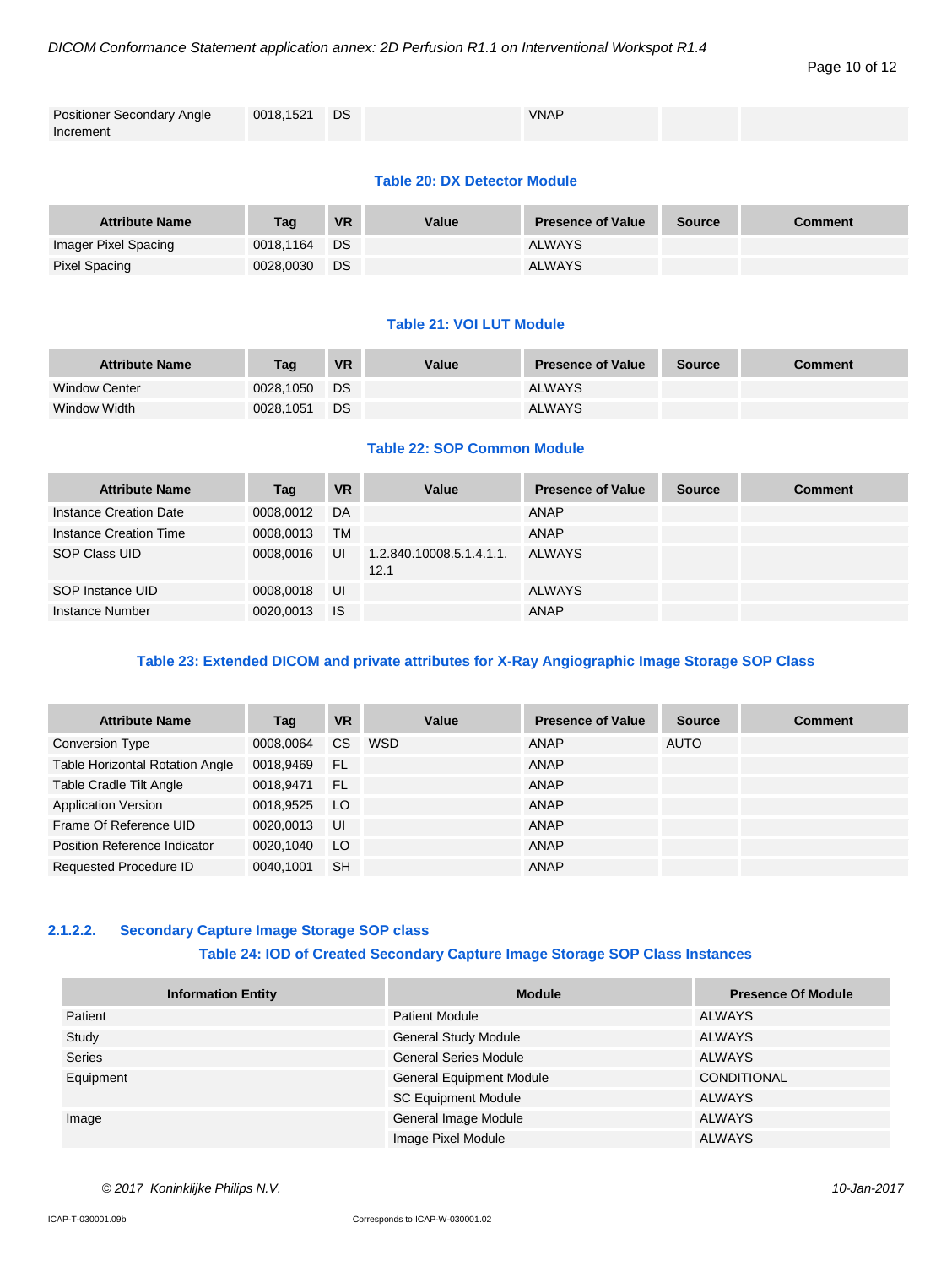*DICOM Conformance Statement application annex: 2D Perfusion R1.1 on Interventional Workspot R1.4*

Page 11 of 12

| SOP Common Module                     | <b>ALWAYS</b>      |
|---------------------------------------|--------------------|
| Extended DICOM and private attributes | <b>CONDITIONAL</b> |

#### **Table 25: Patient Module**

| <b>Attribute Name</b> | Tag       | <b>VR</b> | Value | <b>Presence of Value</b> | Source      | <b>Comment</b> |
|-----------------------|-----------|-----------|-------|--------------------------|-------------|----------------|
| Patient's Name        | 0010,0010 | <b>PN</b> |       | <b>ALWAYS</b>            | AUTO        |                |
| Patient ID            | 0010.0020 | LO        |       | <b>ALWAYS</b>            | <b>AUTO</b> |                |
| Patient's Birth Date  | 0010,0030 | DA        |       | <b>ALWAYS</b>            | <b>AUTO</b> |                |
| Patient's Sex         | 0010,0040 | <b>CS</b> |       | <b>ALWAYS</b>            | <b>AUTO</b> |                |

#### **Table 26: General Study Module**

| <b>Attribute Name</b>      | Tag       | <b>VR</b> | Value | <b>Presence of Value</b> | <b>Source</b> | <b>Comment</b> |
|----------------------------|-----------|-----------|-------|--------------------------|---------------|----------------|
| <b>Study Date</b>          | 0008,0020 | DA        |       | ALWAYS                   | <b>AUTO</b>   |                |
| <b>Study Time</b>          | 0008,0030 | TM        |       | <b>ALWAYS</b>            | <b>AUTO</b>   |                |
| <b>Accession Number</b>    | 0008.0050 | <b>SH</b> |       | <b>VNAP</b>              |               |                |
| Referring Physician's Name | 0008,0090 | <b>PN</b> |       | <b>VNAP</b>              | <b>AUTO</b>   |                |
| Study Instance UID         | 0020,000D | UI        |       | <b>ALWAYS</b>            | <b>AUTO</b>   |                |
| Study ID                   | 0020,0010 | <b>SH</b> |       | <b>ALWAYS</b>            | <b>AUTO</b>   |                |

#### **Table 27: General Series Module**

| <b>Attribute Name</b>               | Tag       | <b>VR</b> | Value | <b>Presence of Value</b> | <b>Source</b> | <b>Comment</b> |
|-------------------------------------|-----------|-----------|-------|--------------------------|---------------|----------------|
| Series Date                         | 0008,0021 | DA        |       | <b>ALWAYS</b>            | <b>AUTO</b>   |                |
| Series Time                         | 0008,0031 | TM        |       | <b>ALWAYS</b>            | <b>AUTO</b>   |                |
| Modality                            | 0008,0060 | CS.       |       | <b>ALWAYS</b>            | <b>AUTO</b>   |                |
| Series Instance UID                 | 0020,000E | UI        |       | <b>ALWAYS</b>            | <b>AUTO</b>   |                |
| Series Number                       | 0020,0011 | <b>IS</b> |       | <b>VNAP</b>              | <b>AUTO</b>   |                |
| <b>Related Series Sequence</b>      | 0008,1250 | SQ.       |       | <b>VNAP</b>              |               |                |
| >Study Instance UID                 | 0020.000D | UI        |       | <b>ALWAYS</b>            |               |                |
| >Series Instance UID                | 0020.000E | UI        |       | <b>ALWAYS</b>            |               |                |
| >Purpose of Reference Code Sequence | 0040.A170 | SQ        |       | <b>EMPTY</b>             |               |                |

#### **Table 28: General Equipment Module**

| <b>Attribute Name</b>     | Tag       | <b>VR</b> | Value                      | <b>Presence of Value</b> | <b>Source</b> | <b>Comment</b>                                          |
|---------------------------|-----------|-----------|----------------------------|--------------------------|---------------|---------------------------------------------------------|
| Manufacturer              | 0008,0070 | LO        | <b>Philips</b>             | <b>ALWAYS</b>            | <b>FIXED</b>  |                                                         |
| <b>Institution Name</b>   | 0008,0080 | LO.       |                            | <b>VNAP</b>              | <b>AUTO</b>   |                                                         |
| Manufacturer's Model Name | 0008,1090 | LO        | Interventional<br>Workspot | <b>ALWAYS</b>            | <b>CONFIG</b> |                                                         |
| Device Serial Number      | 0018,1000 |           |                            | ANAP                     |               |                                                         |
| Software Versions         | 0018,1020 | LO.       | 1.4.x                      | <b>ALWAYS</b>            | <b>CONFIG</b> | Where "x" is the<br>detailed application<br>SW version. |

## **Table 29 : SC Equipment Module**

| <b>Attribute Name</b> | Tag       | <b>VR</b> | Value | <b>Presence of Value</b> | <b>Source</b> | Comment |
|-----------------------|-----------|-----------|-------|--------------------------|---------------|---------|
| Modality              | 0008.0060 | <b>CS</b> |       | ANAP                     |               |         |
| Conversion Type       | 0008.0064 | <b>CS</b> | WSD   | <b>ALWAYS</b>            |               |         |